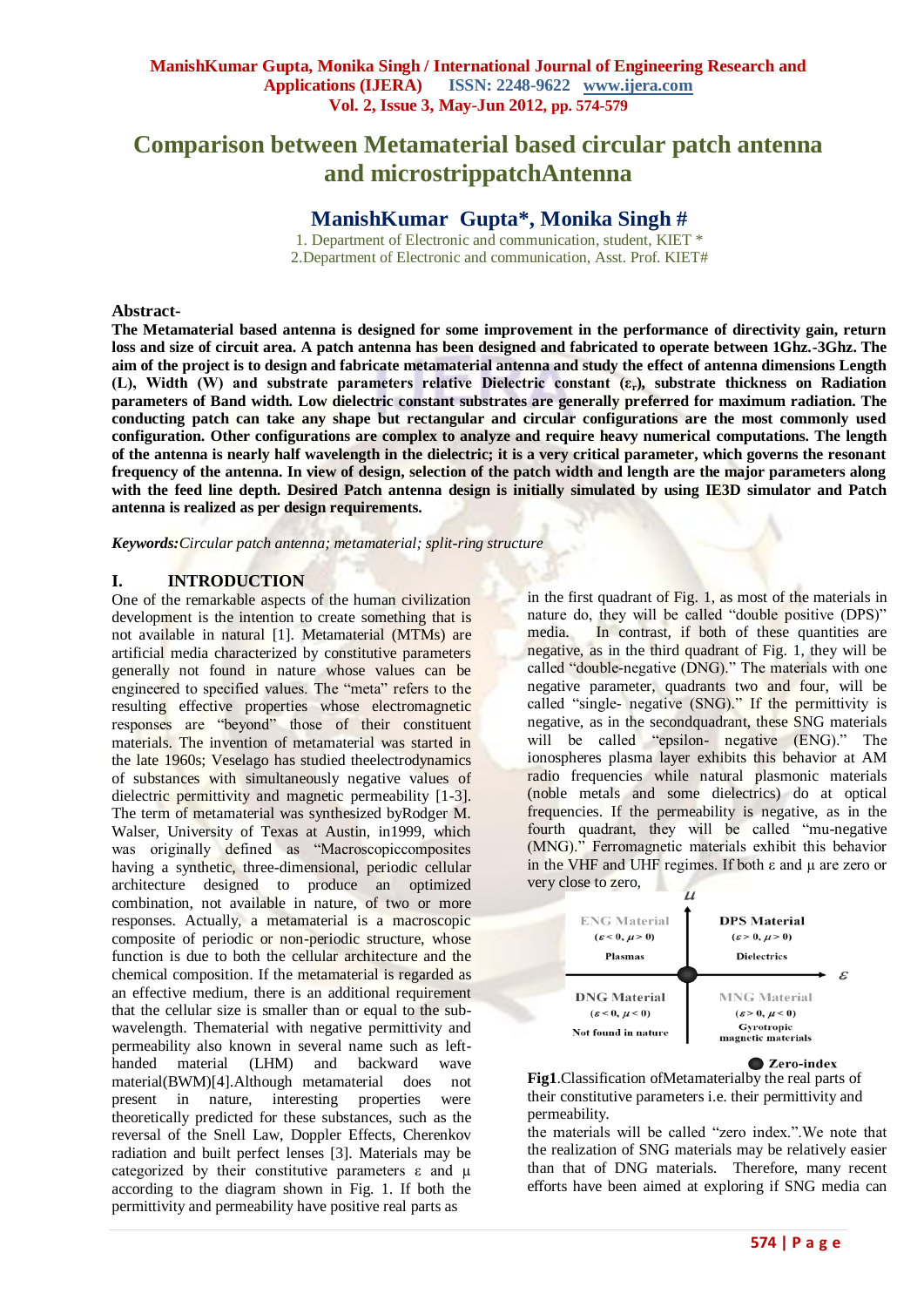be used to achieve some of the applications originally proposed for DNG media.

The first structure that has been used to prove the existing of metamaterial was a split ring structure invented in 2001 by Shelby Smith and Schultz at the University of California [6]. Three new structures were proposed in year 2005, starting with symmetrical ring structure than omega structure and the latest was S structure [7]. The implementation of metamaterial in microwave is expected to improve the performances of the devices since the material loss is dominant at the radio frequency applications.Applying these concepts to patch antennas is relatively straightforward. The antenna is an important transitional structure between two transmission medium; free space and guiding devices. Microstrip patch antenna has gain extensive application in present scenario of wireless communication due to their light weight, small size, ease of fabrication and integrability with circuitry. However these antennas are less suited to modern communication [8,9] as they efficiently resonate at single frequency and shows narrow bandwidth and low gain especially at lower microwave frequencies. As they are compact in nature and hence are popular structures in modern wireless communication system.

There are varieties of patch structures available but the rectangular, circular and triangular shapes [10] are most frequently used. The performance of antenna is affected by patch geometry, substrate property and feed technique. In circular structure the mode TMz (where z is taken perpendicular to the patch) is supported by circle shape on substrate with height ( $h \ll \lambda$ ) very small as compared to wavelength. There are different model toanalyze the microstrip patch antenna. The basic model to analyze the patch antenna is the cavity [11] model. This model provides the method that the normalized field within the dielectricsubstrate can be found moreaccurately and does not radiate any power the effective dimension of antennas are greater than the actual dimension due to the fringing[12] [13] field between the patch and the ground plane. With the development of mobile and wireless communication system the demand for broad band, multiband patch antennas are desired.

Thispaperwillfocusoncomparison of circularpatchantenna and microstrip patchantenna onasinglecellofMetamaterial.Theproperties of Metamaterialstructure and radiation dimensions of the circular patch antenna and microstrip antenna have been investigated inthis project.

## **II. METHODOLOGY**

A metamaterial is a macroscopic composite of periodic or non-periodic structure, whose function is due to both the cellular architecture and the chemical composition. If the metamaterial is regarded as an effective medium, there is an additional requirement that the cellular size is smaller than or equal to the sub- wavelength. Figure 2 shows two typical metamaterial structures in the microwave regime, in which Fig. 2(a) is a periodic structure that is equivalent to a homogeneous medium and Fig. 2(b) is a nonperiodic structure that is equivalent to an inhomogeneous

(gradient) medium. The microwave metamaterials are fabricated with printed circuit boards (PCB) by making different metal architectures on PCB. The properties of such metamaterials are mainly due to the cellular architecture, and also dependent on the PCB substrates, which can be FR4, F4B, RT5880 and Rodges.



Fig. 2 Two typical metamaterial structures in the microwave regime. (a) A periodic structure, which is equivalent to a homogeneous medium (above). (b) A non-periodic structure, which is equivalent to an inhomogeneous (gradient) medium (below).

The dependence of metamaterial properties on the cellular architecture provides great flexibility to controlmetamaterials. One can create new materials which are unavailable in nature but can be realized in practice using metamaterial structures. This is the biggest advantage of metamaterials. This structure since the architecture is only uses a single unit cell to obtain the left-handed material features. This structure is chosen due to the simple assembly construction. The dimensions of the split ring structure are shown in the Figure 3.



**Figure3:**Dimensions ofthesingleunitcell construction using split ring structures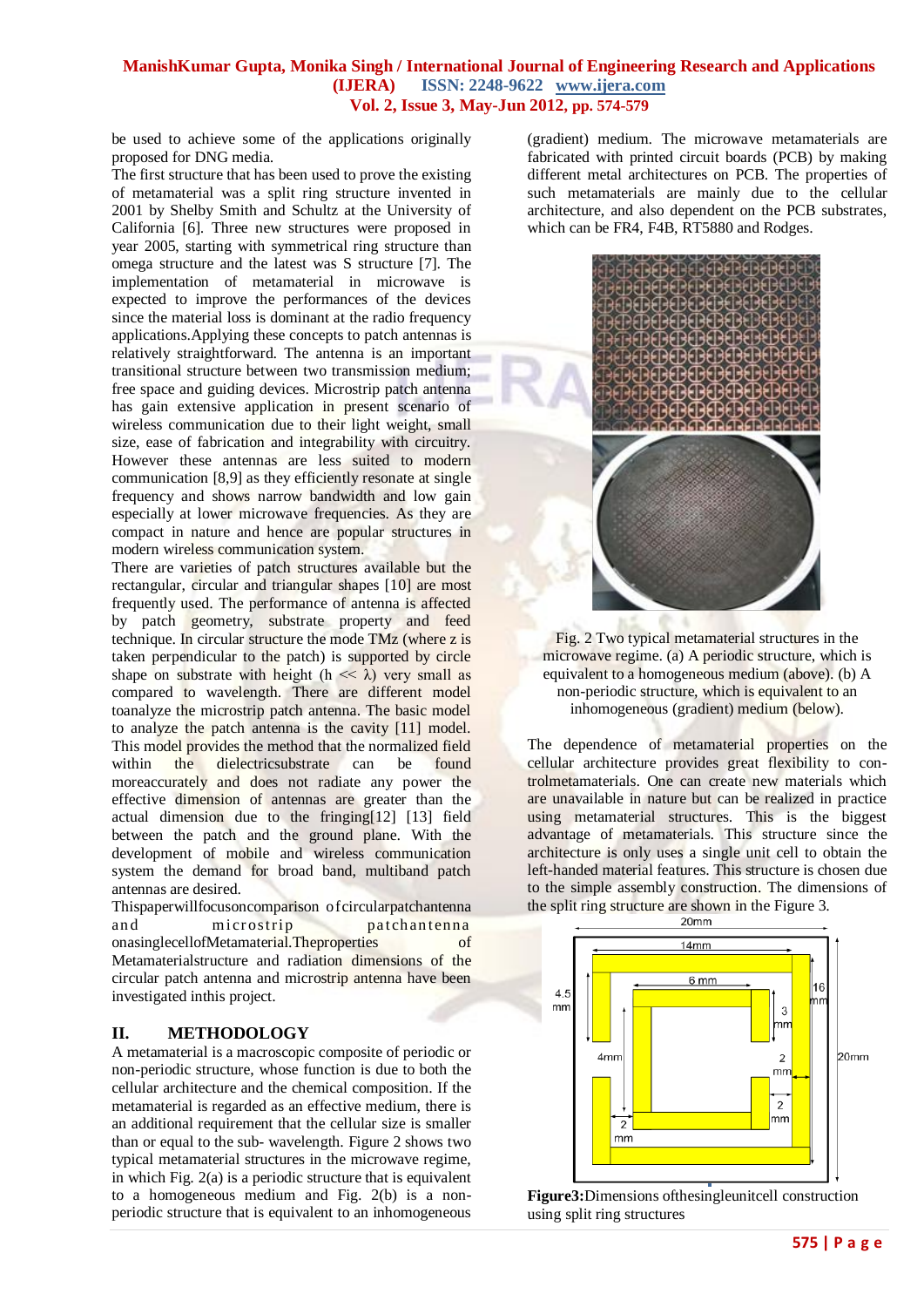Fig. 4 shows a single unit cell of an omega structure, consisting of two parts: the substrate and the omega Perfect Electric Conductor (PEC) structure. Two waveguide ports are set at the top and bottom of the Yaxis, where the wave penetrates into the metamaterial. PEC boundary conditions are implemented on the left and the right of the X-axis, and perfect magnetic conductor (PMC) boundary conditions were placed in front and back of the Z-axis [14].



Figure 4: A unit cell of omega structure in a waveguide

The single unit cell substrate is containing of FR-4 and the conductor structures which are constructed from copper. FR-4 is the primary insulating backbone upon which the vast majority of rigi[dprinted circuit boards](http://en.wikipedia.org/wiki/Printed_circuit_board) (PCBs) are produced. A thin layer of copper foil is laminated to one, or both sides of an FR-4 glass epoxy panel. These are commonly referred to as "copperclad laminates. FR-4 copper-clad sheets are fabricated with circuitry etched into copper layers to produce printed circuit boards. The details properties of FR-4 are shown in Table I.

TABLE I FR-4 SUBSTRATE PROPERTIES

| <b>Properties</b>           | <b>Values</b> |  |
|-----------------------------|---------------|--|
| Permittivity, $\varepsilon$ | 4.9           |  |
| Loss Tangent, L             | 0.025         |  |
| Permeability, µ             |               |  |
| Substrate Height,h          | $0.25$ mm     |  |

The combination of RT5880 and the omega structure made of Perfect electric conductor (PEC) are used to build up the metamaterial substrate. The PEC is very important for assuming the ideal case during the simulation to obtain the best results from the metamaterial. The detailed features are shown in Table II. TABLE II

ROGERS RT5880 SUBSTRATE PROPERTIES

| Values     |
|------------|
|            |
|            |
| $0.787$ mm |
|            |

IE3D SI simulation is used to simulate the circuit that shown in the Figure 3 and figure 4. IE3D SI's full-wave

3D EM design and verification solution meets the capacity & run-time performance demands of complete package, PCB or circuit-level simulation and modeling. The EM-accurate results enable design and signal integrity (SI) engineers to design and verify their largest designs with confidence.

IE3D SI delivers multiport S-parameter models (Touchstone Format) and broadband RCLK Spice sub circuit models ready to be plugged into your circuit simulations. MDSPICE performs robust, accurate, and efficient time-domain simulations based upon frequencydomain s-parameters. Besides getting the desire output; an optimization process was performed in IE3D simulation software to obtain the best antenna response. In order to maintain the impedance of the transmission line, the width ofthe transmission line was kept constant along the optimization process. The other parameters such as radius and the lengthof transmission linewere continuously varied until achieving the best results.From the simulation results, all S-parameters data will collect and analyzed in order to verify the permittivity of the new material result from the combination of FR-4 and circular split ring structures. There are several methods to verify the permittivity and permeability of a substrate that can be extracted from S-parameters. The most four popular methods are Nicolson-Ross-Weir (NRW), NIST iterative technique, new non-iterative technique and short circuit technique [15]. All methods are based on the Sparameters that obtained from the simulation or measurement results.

A (microstrip and circular) patch antenna is chosen as a case study for antenna performance comparison. One will be designed on FR-4 and another one is on metamaterial substrate. The circular patch antenna on FR-4 is shown in Figure5.



**Figure5:**AviewofcircularpatchantennaonFR-4substrate.

Copper metal was used to build up the patch and transmission line structures, while a perfect electrical conductor (PEC) as ground plane and FR-4 is considered as the base substrate. The radius of the circular patch is the main parameter that will facilitates to achieve the desire resonant frequency. The width and length of conventional antenna parameters parameters are shown in the Table III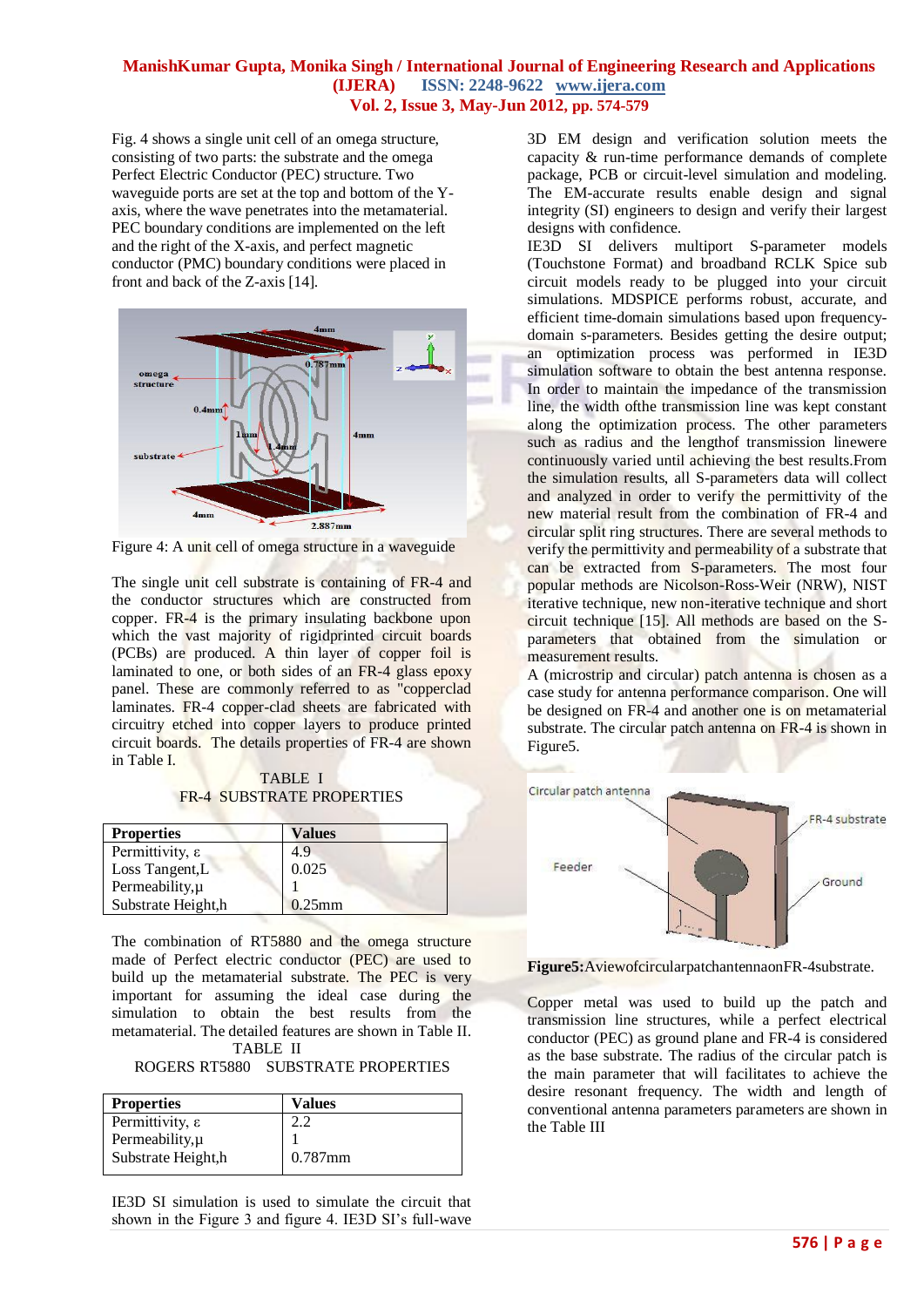| TABLE III                       |
|---------------------------------|
| CONVENTIONAL ANTENNA PARAMETERS |

| <b>Parameter of antenna</b> | Length (mm) |  |
|-----------------------------|-------------|--|
| Radius, a                   | 16.0        |  |
| Transmission line width, W  | 0.845       |  |
| Transmission line length, L | 8.419       |  |

After constructing the rectangular split ring, a full simulation process will be done in order to obtain Sparameters. A confirmation on the metamaterial substrate is depending on the negative permittivity at the desired frequency that obtained from the calculation before a circular patch antenna will be designed on thenew substrate. The difference between antenna on metamaterial and on FR-4 substrates is the sizeofoverall layout. In the new approach, the FR-4 substrate was replaced by a single unit cell of metamaterial substance. The overall size of the conventional antenna will be reduced pursue to the single unit cell metamaterial layout. Consequently, the size of metamaterial antenna is smaller than the size of the conventional antenna on FR-4 substrate. Figure 3 shows the construction of the antenna on metamaterial substrate.





A conventional rectangular microstrip patch antenna consists of several parts such feeder line, radiation patch, ground and substrate. The dimension of tthis antenna is shown in Figure 4. Radiation patch, feeder line and ground plane are made of PEC, while the substrate is RT5880.



**Figure4:**Aviewofa conventionalantenna

The ground plane of the antenna is applied using PEC, which is placed at the bottom. The radiator patch and feeder line are constructed on the other side of the RT5880 substrate.the calculated dimension of conventional patch antenna is shown in Table IV

TABLE IV DIMENSION OF THE PATCH ANTENNA

| <b>Properties</b>                | Dimensions(mm) |
|----------------------------------|----------------|
| Patch Width, W                   | 11.90          |
| Patch Length, L                  | 9.7            |
| Substrate Width, W <sub>s</sub>  | 24.9           |
| Substrate Length, L <sub>s</sub> | 20.5           |
| Feeder Width, Wf                 | 3.50           |
| Feeder Length, L <sub>f</sub>    | 10.25          |
|                                  |                |

In construction of metamaterial as a substrate, the construction of conventional antenna on RT5880 substrate is replaced by the metamaterial. The antenna substrate mostly will follow the metamaterial dimension, so the patch and transmission line of this antenna decrease gradually from the conventional antenna.

The first method is a patch that applies the metamaterial as the base substrate, and the second uses a metamaterial slab as a cover over the conventional antenna.

*A. Metamaterial as Base Substrate*

The use of metamaterial as a base substrate means that the RT5880 was replaced by a single unit cell of the omega structure. As a result, the substrate width and length of the metamaterial antenna were decreased by a ratio of 6.225 and 5.125, respectively. The same ratios apply to the patch and feed line of the antenna. The new calculated antenna dimensions are shown in Table V.

TABLE V DIMENSION OF ANTENNA WITH METAMATERIAL AS A BASE SUBSTRATE

| <b>Properties</b>                | Dimensions(mm) |
|----------------------------------|----------------|
| Patch Width, W                   | 1.912          |
| Patch Length, L                  | 1.892          |
| Substrate Width, W <sub>s</sub>  | 4.00           |
| Substrate Length, L <sub>s</sub> | 4.00           |
| Feeder Width, Wf                 | 0.562          |
| Feeder Length, L <sub>f</sub>    | 2.00           |
|                                  |                |
|                                  |                |

Fig. 5 shows the patch antenna that applies the metamaterial as a base substrate. During the simulation process, the width and length dimensions of the radiator patch as well as the feeder were continually varied until the required results were obtained.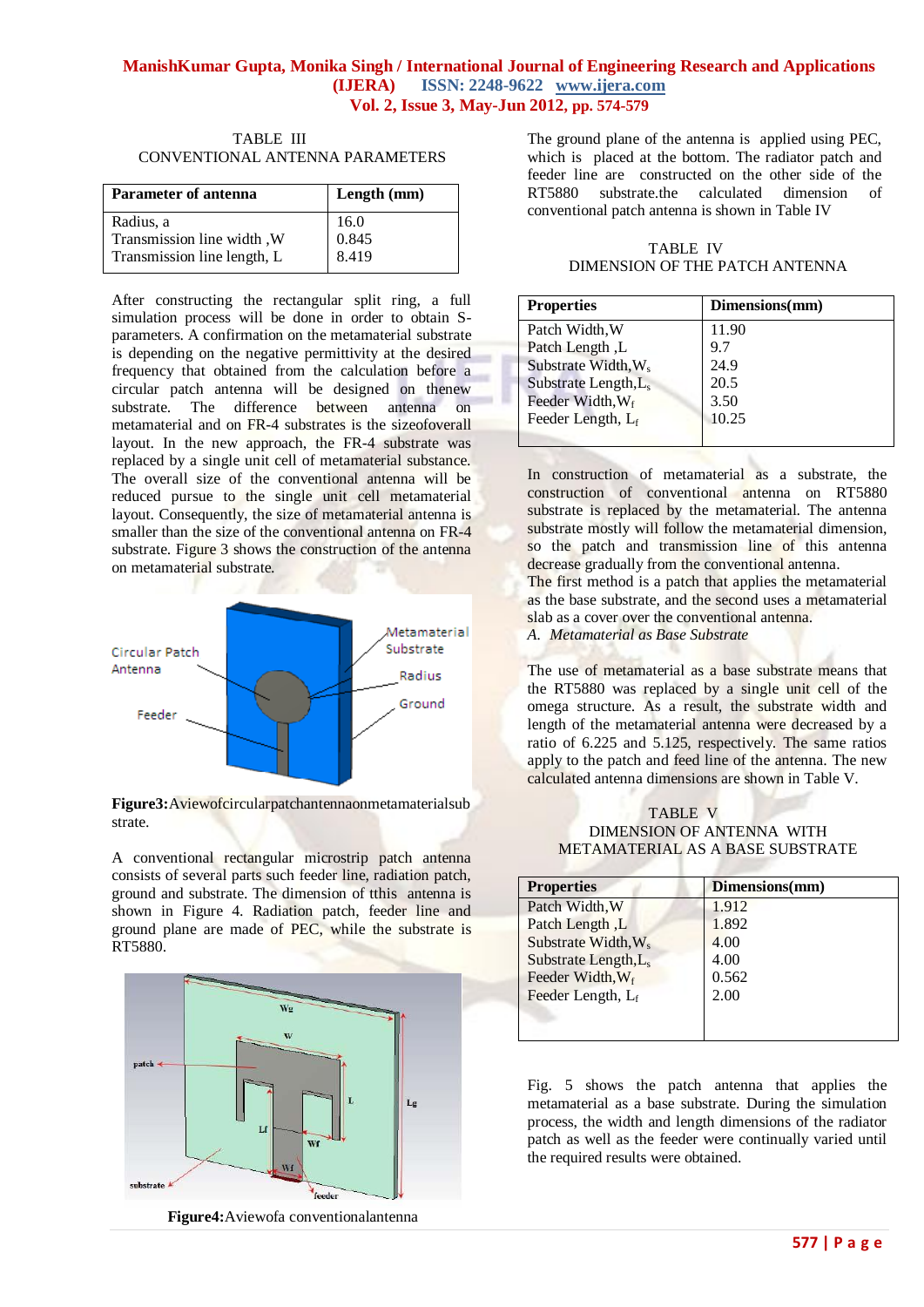

#### *B. Metamaterial As a Cover*

Thirty unit cells of metamaterial with the same omega structure were combined into a slab to build up a metamaterial cover. The constructed slab was shown in Fig. 6.



**Figure6:** Ametamaterialslabfroma combinationof 30 unitcells

The constructed slab was located a distance d from the conventional antenna to act as a cover. The distance d can be varied to obtain the best return loss and radiation pattern. The combination ofmetamaterial slab and conventional antenna was shown in Fig. 7. The best value of d obtained after the optimization process was 17 mm, which is about half wavelength.



#### **Figure7:**

Ametamaterialslabactsastheconventionalpatchantennacov er

## **III. RESULTS ANALYSIS**

The performance parameters of two antenna i.e. circular patch antenna and the micro strip patch antenna studied under similar condition .The overall performance of circular patch antenna is higher than the micro strip patch antenna.. The negative permittivity appears in the range of frequencies between 1 GHz to 3 GHz. Therefore the antenna on metamaterial must be designed to operate within the range of frequencies. The material that has been confirmed by the feature of LHM from the values of negative permittivity then was applied to the antenna design as a base substrate. Since the size and structure of the split ring could not varied in order to maintain the features of left-handed material. The circular patch antenna on the metamaterial should only be designed for the limited size of the single unit cell. This approach is able to reduce the circular patch antenna but still able to operate at the same resonant frequency. Now a conventional antenna is constructed on FR-4 and RT5880 substrates for the purpose of comparison and analysis.

After both antennas have been studied , the overall results prove that the antenna on metamaterial(FR4) substrates has better performances compared to the design on RT5880 substrates The metamaterial antenna is able to reduce the size.In other word, the size of the new antenna is almost half of the design on FR4. A clear size reduction is shown in Table VI for an obvious comparison.

TABLE VI PARAMETERS OF FR-4 AND RT5880 SUBSTRATES

| <b>Parameters</b>           | FR4       | <b>RT5880</b> |
|-----------------------------|-----------|---------------|
| Permittivity, $\varepsilon$ | 4.9       | 2.2           |
| Loss Tangent                | 0.025     | 0.009         |
| Permeability, µ             |           |               |
| Substrate Height, h         | $0.25$ mm | 0.787         |

Hence, the usage of metamaterial base is able to recover this weakness by focusing the radiation pattern to the desired coordinate.